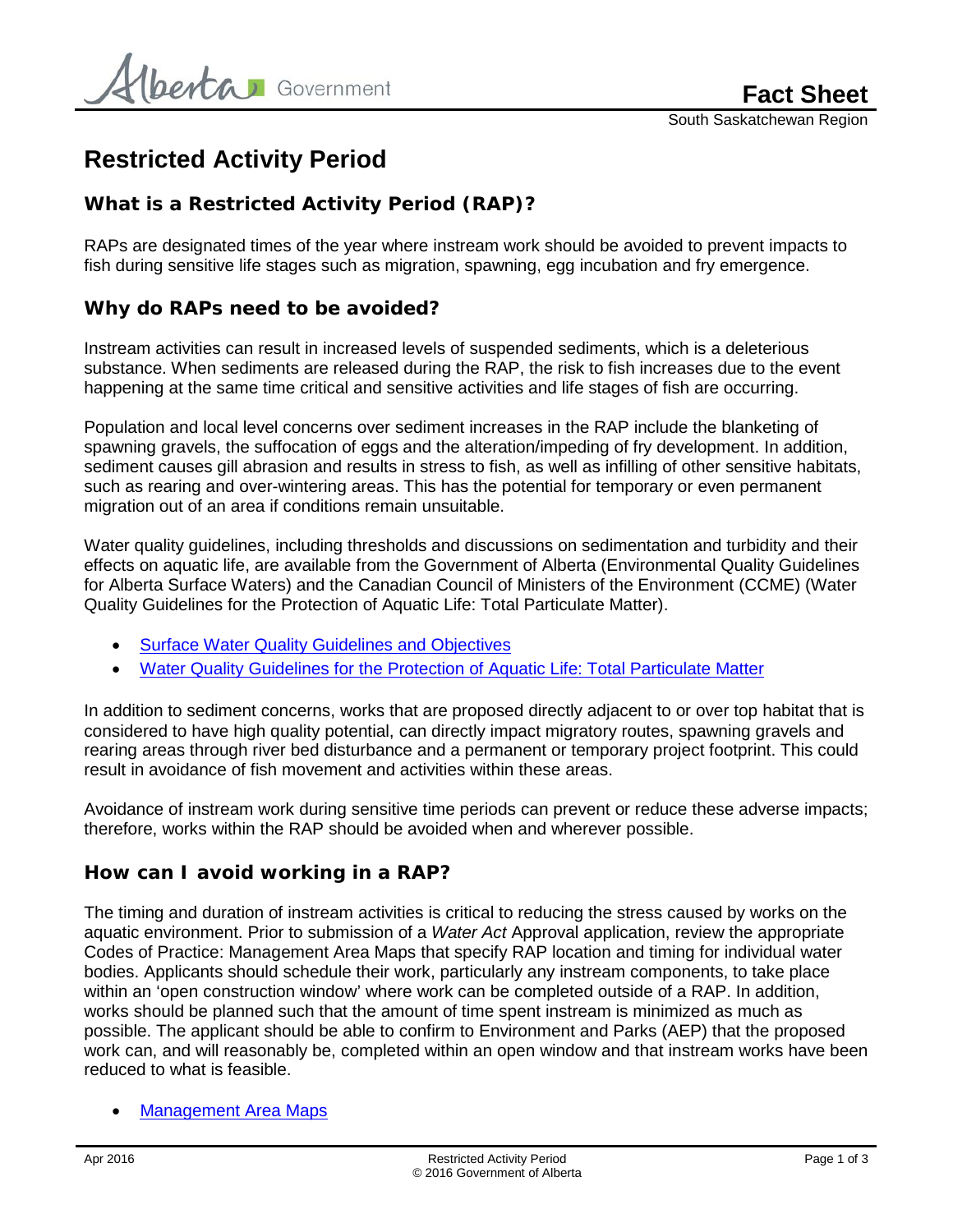# **What happens if I can't avoid working in a RAP?**

Work within a RAP is not considered routine and represents one of the highest risks to the aquatic environment and associated fish populations. As a result, the application requirements to work within this time period are among the most stringent. Work within a RAP typically will only be considered if compelling rationale, sufficient assessment information, and detailed plans and mitigation are submitted that adequately address this heightened risk.

Supporting documents for *Water Act* Approval applications and amendments to work within a RAP must be prepared by a Qualified Aquatic Environmental Specialist (QAES) and include:

- Clearly outlined proposed timing and duration of instream construction activities. It should be shown, where feasible, that the timing and duration of instream activities during the RAP was minimized and planned such that the least amount of impact on the aquatic environment occurred.
- A habitat map of the project area and zone of impact, complete with substrate composition and habitat unit type (riffles, pools, etc.). Substrate mapping can inform on the presence of fish and the likelihood of habitat use by various life stages of species occurring within the project area. In addition, mapping can further assist the proponent in identifying appropriate mitigation and/or determining the amount of offset required in the event that a disturbance happens unexpectedly and cannot be avoided.
- A plan with clear methods to determine presence and use of habitat by various life stages of fish (migration, spawning, egg incubation, fry emergence, etc.) within the project area and zone of impact. This plan should also outline the proposed responses by the onsite QAES should these activities be encountered (i.e. notification to the department, halt work, etc.). Assessment of presence and use of habitat by various life stages of fish should be investigated via applicable and scientifically approved methods.

**Note:** Redd surveys alone are not sufficient in determining the presence of all fall spawning salmonid species (e.g. Mountain Whitefish do not build redds).

- Additional mitigation measures proposed, during instream activities, to reduce the impacts on known or presumed sensitive habitats within the work site and zone of impact (e.g. reduction of the instream footprint, minimizing the duration of instream work, adequate erosion and sediment control measures, careful placement of instream structures, instream excavation prohibited, equipment prohibited from entering the water, deferral of works should spawning be identified in and around the worksite or zone of impact, etc.)
- A detailed turbidity monitoring program, including a description of how the Environmental Quality Guidelines for Alberta Surface Waters and/or the CCME guidelines will be applied, and will support the evaluation of potential harm to fish and fish habitat. Turbidity monitoring results should be maintained for review if requested.